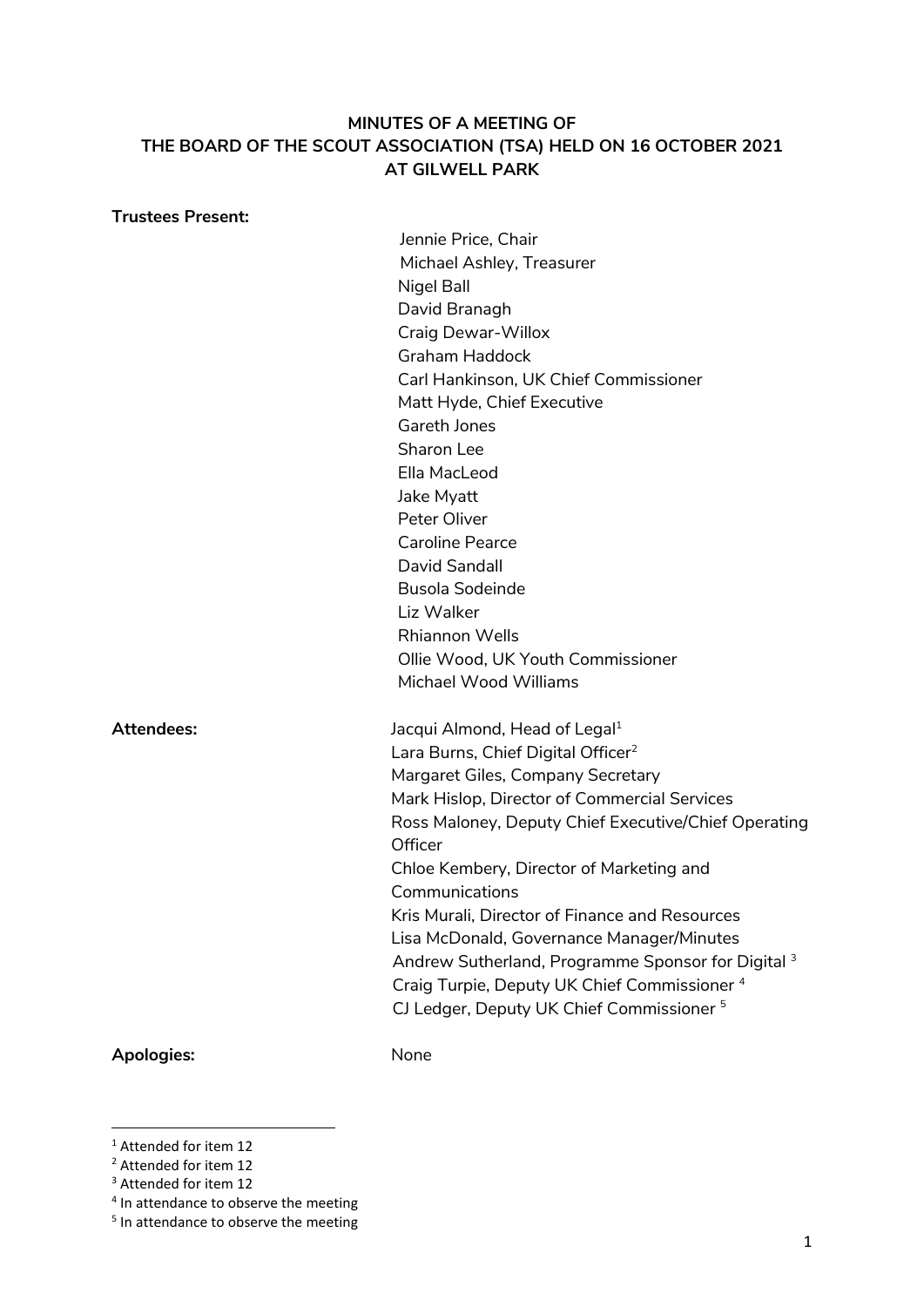# **1. Welcome**

The Chair welcomed everyone to the meeting, with a special welcome to those who were new in their roles and were in attendance to observe the meeting as part of their induction.

## **2. Trustees Prevented**

None.

## **3. Declaration of any conflicts of interest**

One Trustee raised a conflict of interest and the mitigations were noted.

## **4. Declaration of any other business**

A proposal was received from the People and Culture Committee to award a cost of living percentage increase for all employees to take effect from 1.9.21. See Item 15.

#### **5. Reflection**

A reflection was led by Nigel Collins.

#### **6. Minutes of meeting & Matters arising**

The Board **APPROVED** the minutes of the meeting held on the 16-17 July 2021.

## **7. Action report: status of actions**

The Board noted the action report.

#### **8. Board monitoring**

## **I. Risk Monitoring**

The Company Secretary briefly introduced the Board Monitoring report, which was otherwise taken as read. It was noted that the new Risk Dashboard was appended to the report, trustees were asked for their feedback in regards to the format of the dashboard, and in particular whether the detail of risk data as presented is at the right level. In response, a trustee noted that although we have a residual risk formula, he questioned how we would know if the mitigations are effectively reducing the risk, and felt that there wasn't enough detail in this area and would welcome an extended version of this in future reports.

The Chief Executive added that further work is needed on understanding and identifying risk tolerance thresholds and when escalation to the Board is required. An Independent Member of the Finance Committee has offered to assist us.

The Board proposed adding a target risk to the templates, particularly in view of the fact that some risks have a low risk appetite, and currently have a red residual risk. Committees will be asked to consider a target risk and mitigating actions to work towards achieving this.

A question was raised by a trustee concerning COVID practices, and what our policy was in this area to ensure a safe environment for children. In response the Chief Operating Officer noted that as part of the policy TSA are defaulting to the advice issued by Public Health England and asking children to test in advance of attending Scouting in their local areas. It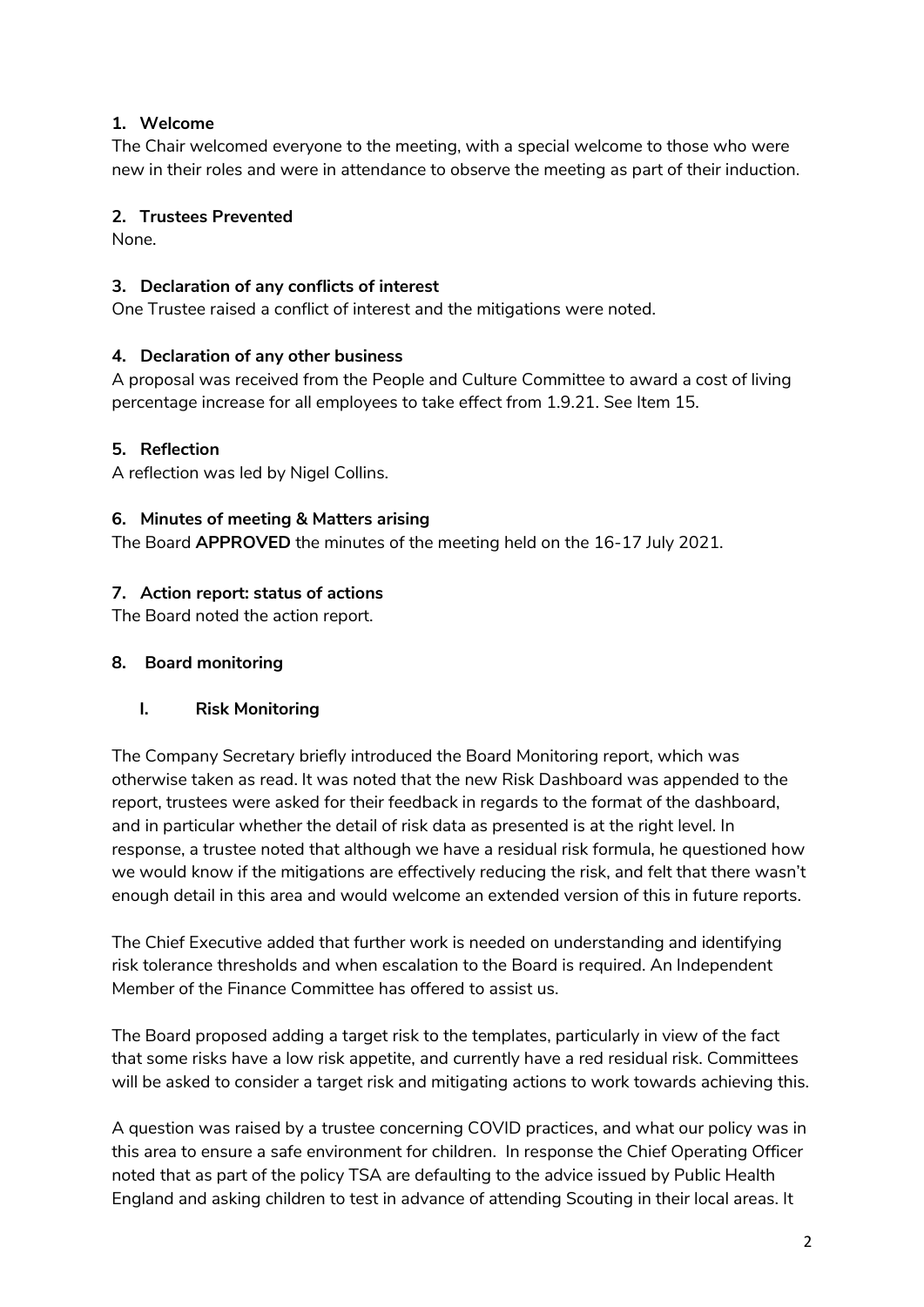was requested that the policy is revisited by the Safety Committee to ensure it is still relevant and safe.

# **II. Charity Commission**

The Company Secretary highlighted the letter from the Charity Commission that was appended to the report for trustees to note, which was in regards to the outcome of a regulatory compliance case. It was highlighted that as part of the Serious Incident Reporting (SIR) process to the Charity Commission, Trustees are emailed with the SIR submission detail. The Treasurer suggested that it would be helpful by way of a reminder if the full submission is attached to letters from the Commission in future.

# **AP1: Company Secretary to add the requested detail to the Board monitoring paper for future reporting.**

**AP2: Company Secretary to email Committees and ask them to consider a target risk and mitigating actions.**

**AP3: Governance Manager to ask the Safety Committee to revisit the COVID policy to ensure it remains relevant and safe.** 

# **9. Strategic KPI Report**

The Chief Operating Officer (COO) briefly introduced the report, which was otherwise taken as read. The report outlined the performance related to the annual KPIs, including the strategic Goals and Theory of Change. It was noted that the performance has been poor, which isn't a surprise due to the pandemic. Following discussion with the UK Leadership Team and other appropriate staff and volunteers, it was suggested that in early 2022 the Strategy and Delivery Committee review the strategy KPIs, propose appropriate targets to a future Board meeting in light of the revised strategic plan content, timespan, performance to date and any opportunities for investment. The COO advised the Committee that it is the intention for the Strategy and Delivery Committee to agree a small group to work on this with principles to go to the January 2022 Committee and then proposals to be presented to the Board at its meeting in March 2022. Trustees were content with this approach.

It was noted that the October headcount was not quite a full year of growth data; some reassurance was requested by a Trustee that we were getting back to where we want to be. In response it was highlighted that most trends are understandable, there was brief discussion in regards to the lower perception of Trust and Relevance since FY20. The Director of Communications and Marketing noted that there have been campaigns ongoing to work to improve this, the KPIs/goals and innovation are being revisited, pandemic figures have not been previously measured. It was noted that the number of Squirrels was not included in the headcount.

A Trustee highlighted that the trust/relevance as shown by the net promoter scores for Top Awards reinforces the need to extend our reach to the 14-25 provision, it was suggested that the targets for Top Awards and how we get back to helping people achieve them, specifically the older age range, could be looked at by the Strategy and Delivery Committee.

**AP4: Chief Operating Officer to proceed with the delegated action from the Board to the Strategy and Delivery Committee to review the Strategic KPIs.**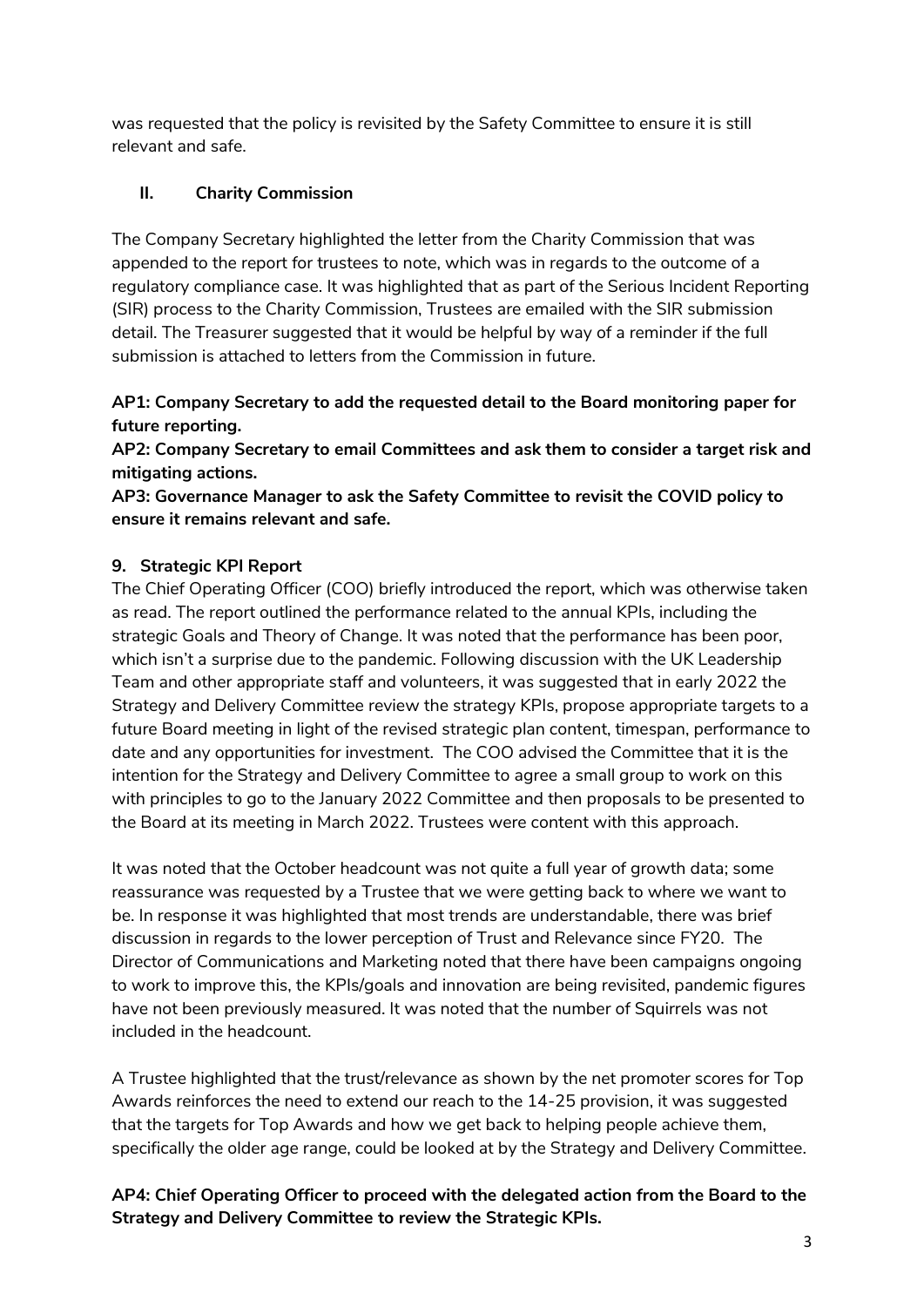**AP5: Chief Operating Officer to feedback to the Strategy and Delivery Committee the requests of the Board for consideration around Top Awards and the measurer of Inclusivity.** 

**AP6: Governance Manager to note Strategic KPIs on the forward planner for the January 2022 Strategy & Delivery Committee and the March 2022 Board.** 

#### **10. BPH Funds Utilisation and Investment Mandate**

The Chief Executive briefly introduced the report, which was otherwise taken as read.

The Board were generally supportive of the outlined principles, with the following comments/questions being noted:

- How do we ensure we leave a legacy for the future of young people? The correct due diligence needs to happen.
- What's the due diligence around Scout Store and the delivery outcomes from the investment, how will this be tracked.
- Has any thought been given to providing the 3 Nations with financial support?
- How do we ensure we leave behind a legacy for future pandemics? We must see growth and reinvestment and take a holistic view of what the investment will give us to hold us to account in the next 3 years.
- Try and standardise the business case approach. Have a re-look at what our KPIs are when they are refreshed and how we appraise investments.
- How will we track the benefits of the return on investment? The Treasurer noted that we need to have a clear view of what the strategy is and how we measure social return on investment

The Chief Executive noted that the framework and business plans support areas of funding for the movement, and there have been discussions on investment and future strategies. To ensure a sustainable operating model, the movement needs capacity and support for all of the projects. To address areas of concern in relation to the return on investment, it was noted that strong evidence based business plans are being worked on with the UK Chief Commissioner and his team and the Strategy and Delivery Committee which are focused on what we do for the strategy.

Applying the principles outlined, there will be a report to the March Board meeting which will seek approval for deployment of the funds realised from sale of BP House. This will also align with the budget for next year and the overall business plan for the next three years to deliver the Skills for Life strategy and position the organisation on a growth journey.

Conversations are ongoing regarding support for the Nations.

## **The Board APPROVED the following:**

- **the appointment of the charity's second investment manager**
- **to retain one of the two investment managers**
- **11. Communications Strategy**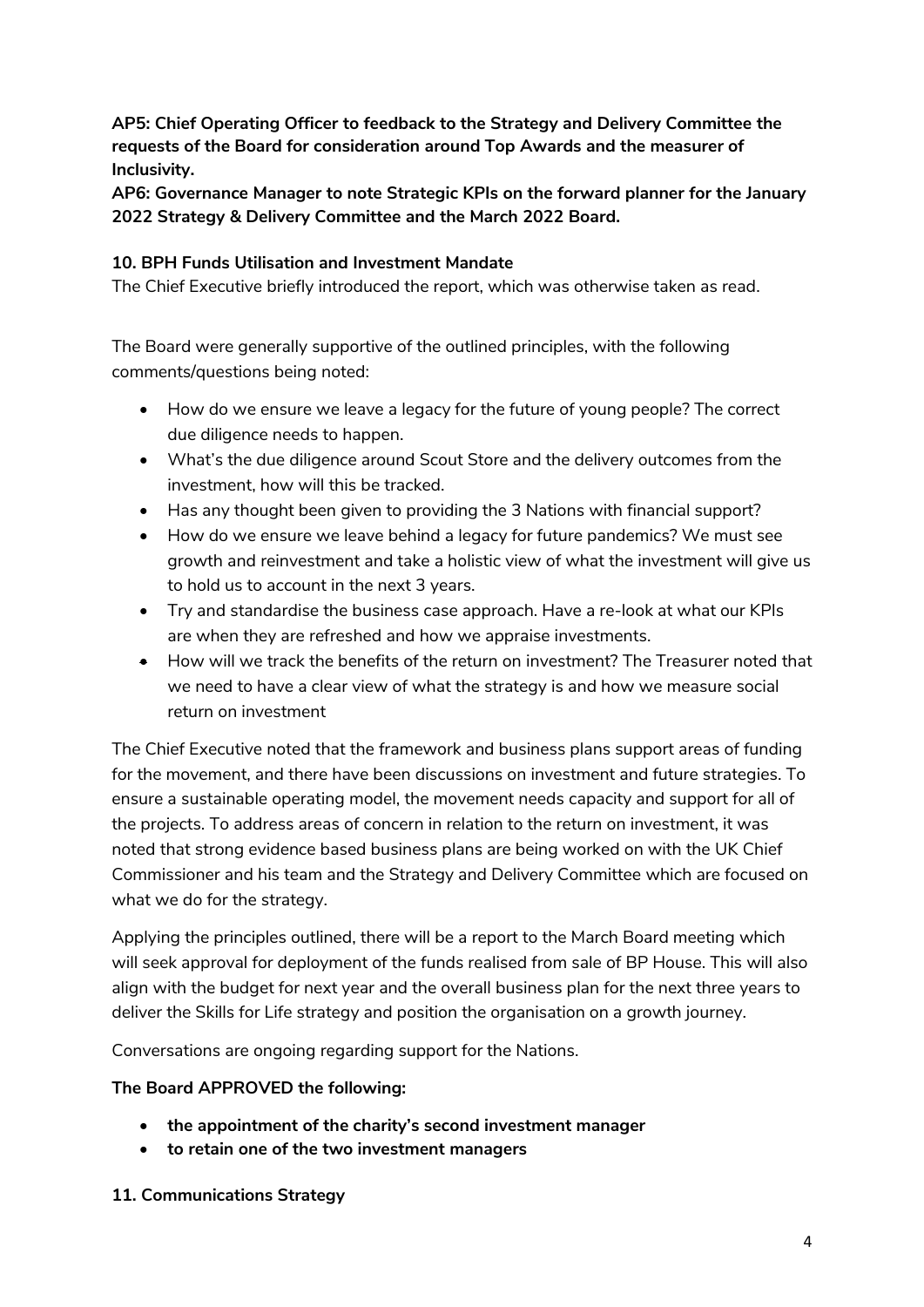The Director of Communications and Marketing led a presentation which was based on how our communications and marketing will support the strategy and the pillars of work to 2025. The focus points were as follows:

- Our challenge: we are a youth brand best known by older adults, which threatens our ability to achieve our strategic goals, especially growth and inclusion.
- Our opportunity: a Skills for Life reboot as an urgent cause for the Covid generation, who need our outdoors programme and who value social impact, supporting the next generation of outstanding, diverse leaders.
- Our priority audiences for engagement: parents/carers of young people not in Scouts aged 2 to 10, parents/carers of current youth members, our young members 14-24 and current Adult members.
- Our need to work closely with our outstanding, diverse youth members aged 14-24 as representatives of our impact and as peer-to-peer advocates.
- Our priorities to progress such as: high profile epic brand moments, reviewing our ambassador team and our content strategy, tying together our ecosystem by joining up marketing, supporting local Scout groups with visibility and representation; platforming young spokespeople and content creators; and more innovation based on insights.
- Our KPIs becoming outcome linked, supporting our goals to grow our membership, increase support from donors and retain customers.

A suggestion was raised that we could potentially horizon scan other organisations as to what is best practice and if we can learn from it if not already incorporated into the strategy. In response the Director of Marketing and Communications advised that the strategy is data driven, and we could learn from other charities and companies in respect of a joined up marketing ecosystem.

# **The Board APPROVED:**

• The communications and marketing strategy to 2025.

# **12. Youth Membership Systems**

The Chair welcomed the Chief Digital Officer, the Digital Programme Sponsor and the Head of Legal to the meeting.

It was noted that in July, the Board approved the recommendation to implement a new adult membership system to support our improved volunteer experience. Alongside this, the Board endorsed the need to define a solution for a national approach to youth membership data management.

## **The Board APPROVED**

- The recommendation for a national contract to centrally manage Youth Data
- commencement of the Discovery phase which includes further consultancy and engagement with members

## **13. Governance Matters**

The Company Secretary briefly introduced the item, which was otherwise taken as read.

## **The Board:**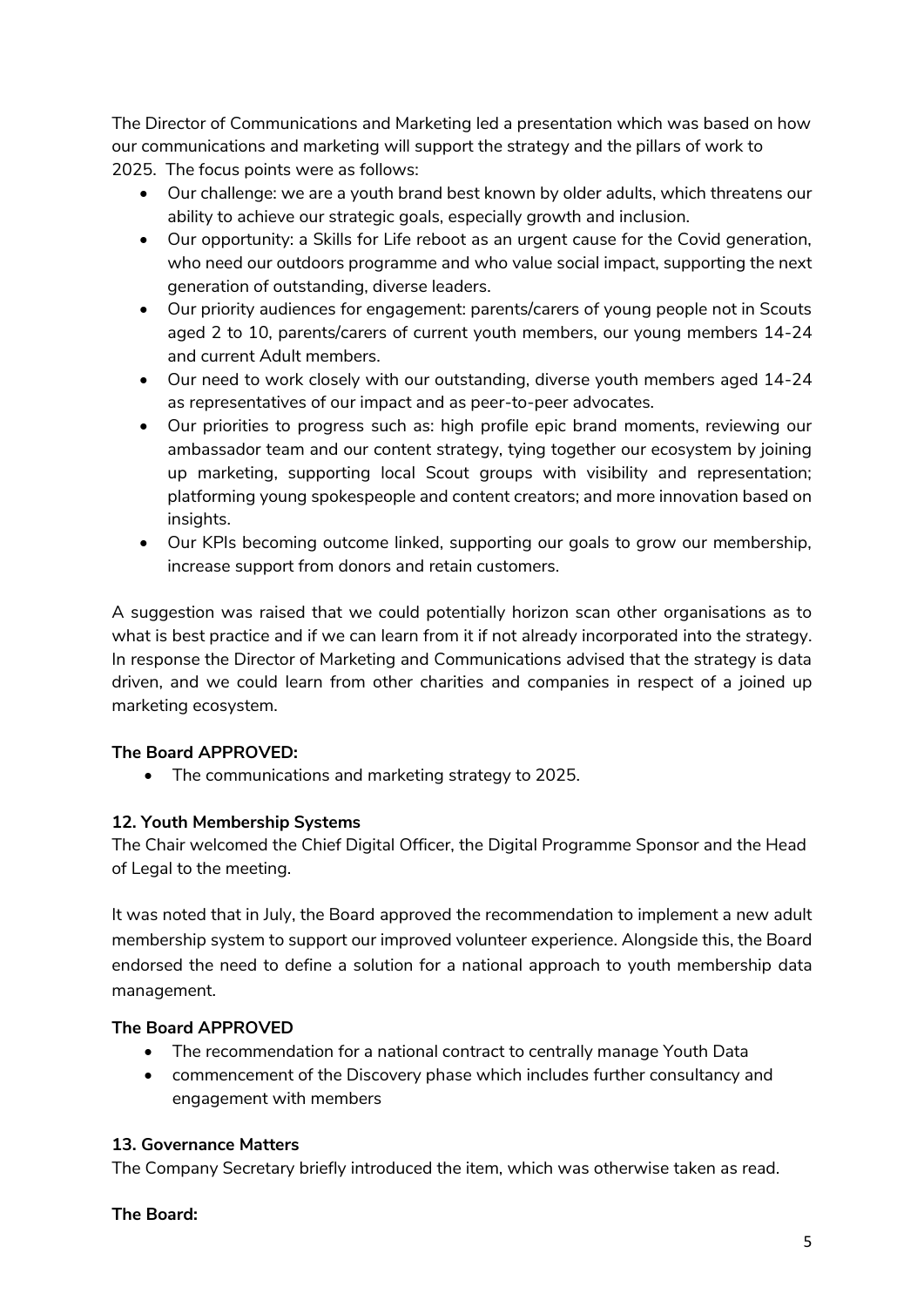- **APPROVED** the Delegation of National Commissioners and National Boards for the purpose of the Bye-Laws.
- **APPROVED** the OSCR Annual Return ahead of its submission
- **NOTED** the Trustees mentoring arrangements for newly elected/appointed Trustees

## **14. Removal of Development Policy**

The Company Secretary briefly introduced the item, which was otherwise taken as read.

It was noted that the Development Policy was written pre-2010 as a statement before a formal strategy, such as our current Skills for Life Plan, was adopted. The message of the Development Policy, whilst still valid has been better communicated in documentation which superseded its publication.

It was noted important that POR continues to evolve with the movement so that it remains a relevant, usable manual for our volunteers.

#### **The Board APPROVED:**

The removal of the Development Policy from Policy, Organisation and Rules (POR).

#### **15. Staff Annual Pay Award 2020/21**

The Director of Finance and Resources briefly introduced the item, which was otherwise taken as read.

The Board noted that the proposal had been endorsed by the Finance Committee and the People and Culture Committee.

#### **The Board APPROVED the proposal.**

# **16. Report against annual objectives from UK Chief Commissioner, UK Youth Commissioner, Chief Executive, Chair**

#### **a) UK Chief Commissioner**

The UK Chief Commissioner noted that the report outlined the items of interest and activity in the month since starting in the role. Dates are held in the diary to host listening events in all eight English regions and Northern Ireland, Scotland and Wales by mid – January. Reflections will be shared with the Board at the January 2022 meeting.

#### **b) Chief Executive**

The report was noted and discussed.

#### **c) UK Youth Commissioner**

The report was taken as read, with no discussion.

## **d) Chair**

The report was taken as read, with no discussion.

## **17. Any other business**